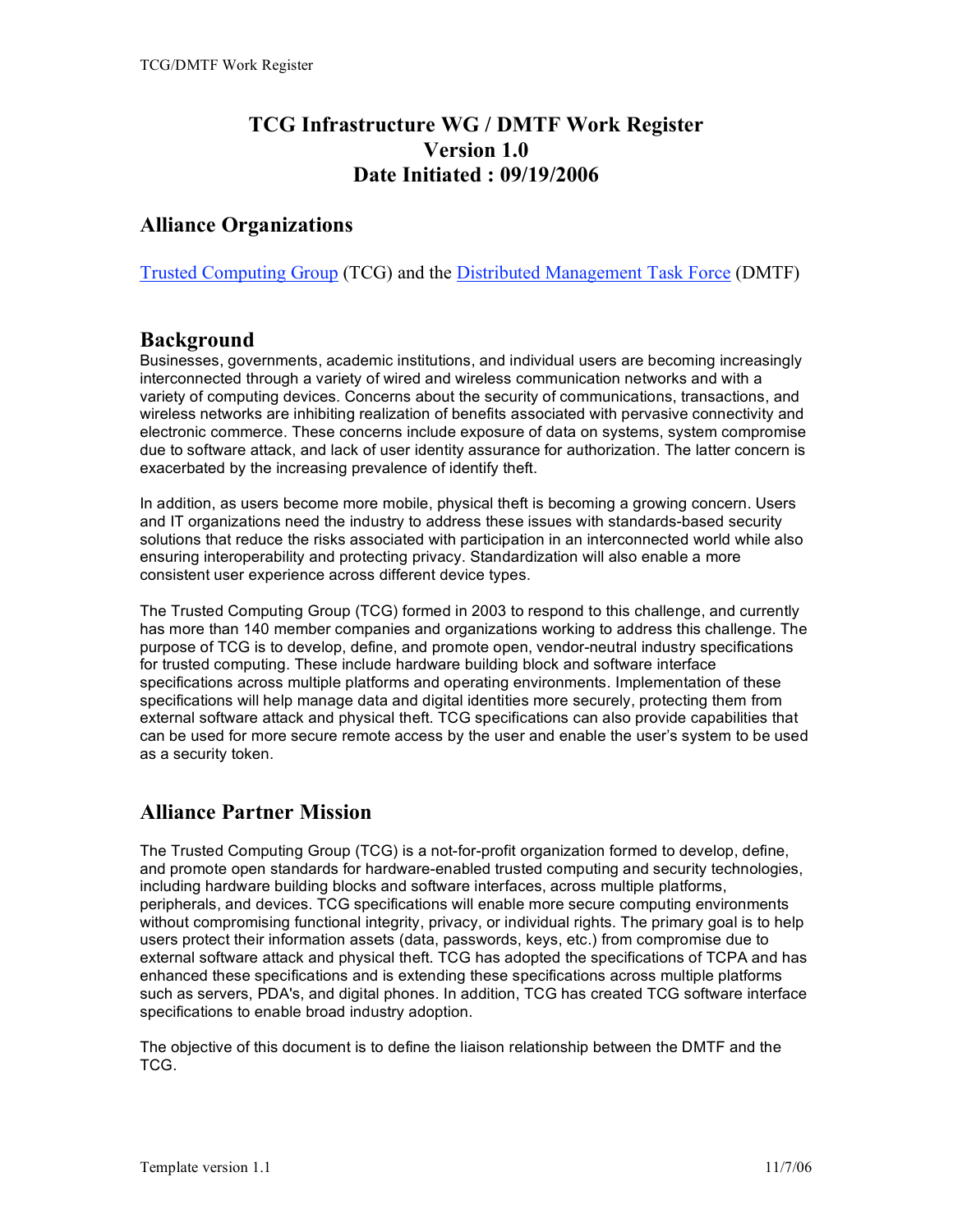#### **Alliance Benefits**

The following benefits are expected when TCG works with DMTF to develop management specifications for trusted drives:

- TCG-capable Trusted Platforms will be able to be managed in a manner consistent with the existing DMTF methods.
- TCG Work Groups will benefit from the vast experience of DMTF and DMWG members, ensuring the completeness of the resulting solution.
- DMTF and DMWG will benefit from the comprehensive security knowledge of TCG members and the trusted computing vision of the TCG.
- Promote DMTF standards and mission to TCG members, trusted computing end-users and trusted computing analysts.
- Joint participation in conferences and interoperability engagements.

#### **Milestones / Dates**

TCG recommends taking a phased approach to defining enhancement management capability for Trusted Computing Platforms. The milestones defined below match the priority and maturity of the respective capabilities in the marketplace. The initial focus will be on management of the TPM, followed closely by management capabilities for Trusted Storage Devices, and completed by management services for the more complex Trusted Computing Platform.

(Note: The following dates are the target dates for completion of the DMTF internal work deliverables, without factoring in the DMTF specification approval process)

- TPM Management
	- $\circ$  Use cases (4Q/2006)
	- $\circ$  Profiles (1Q/2007)
- Trusted Storage Device Management
	- $\circ$  Use cases (2Q/2007)
	- o Profiles (4Q/2007)
- Trusted Platform (TP) Management
	- $\circ$  Use cases (3Q/2007)
	- o Profiles (4Q/2007)

Due to the complexity of the Trusted Computing technology and the emerging market that this technology addresses, TCG recommends that at least two Best Practices Whitepapers be developed for publication at a similar time to specification completion. The TCG Marketing Work Group is an invaluable team to assist in the development of these papers, and may work cooperatively with the corresponding DMTF workgroup to ensure consistent messaging. Additionally, TCG participates in a variety of global marketing events where Trusted Platform Management is a key aspect.

• Best Practices Whitepaper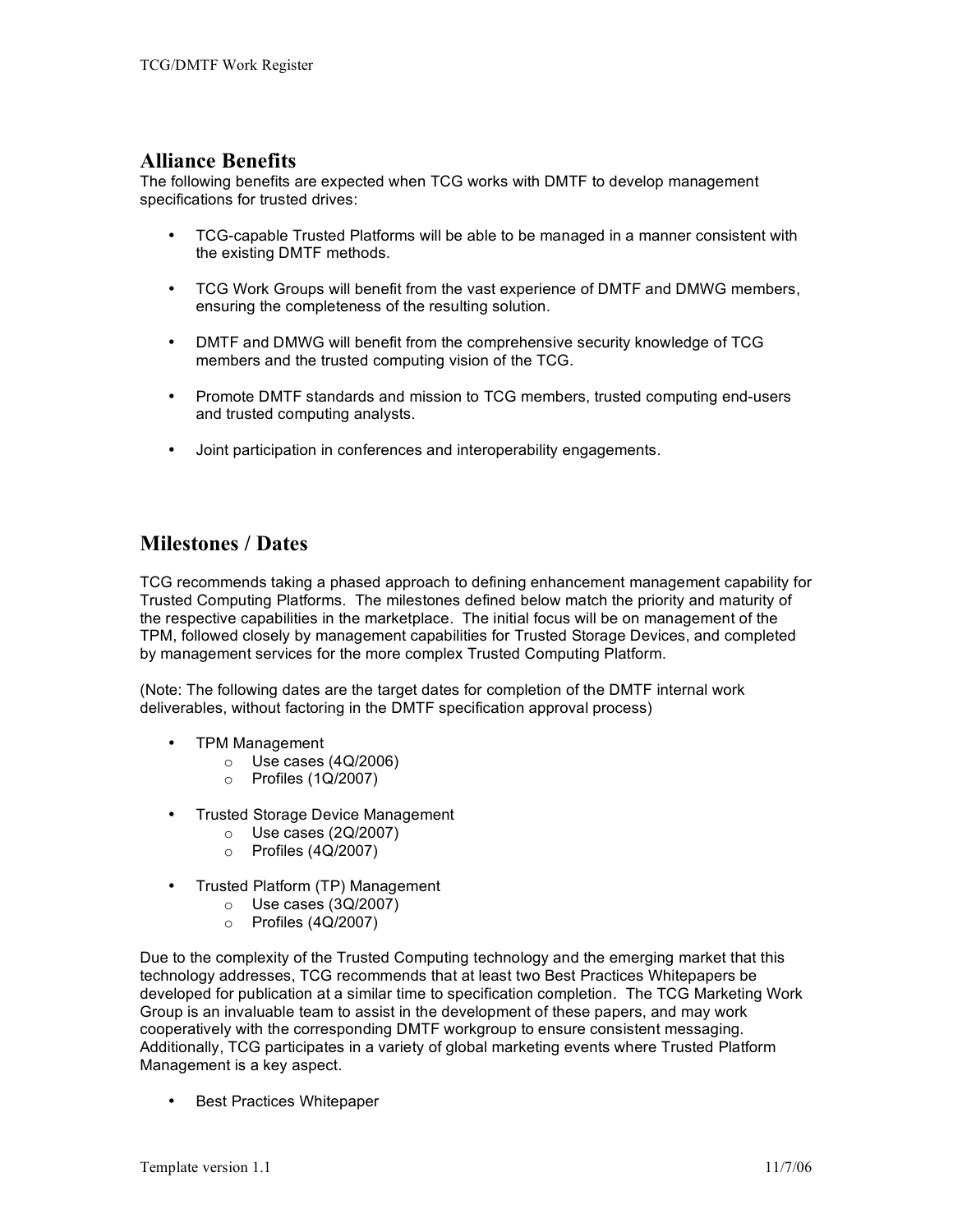- o Devices
- o Platforms
- Joint marketing events

The following specifications will be required to be shared between DMTF and TCG.

- The following public specifications are considered relevant to the work:
	- o TPM 1.2 Specification (public)
	- o TSS 1.2 Specification (public)
	- o Architecture Part I Specification (public)
	- o TCG Best Practices document (public)
	- o SSWG Specifications (TBD)
- The following specifications being development will be relevant to the Work Register
	- o Architecture Part II Specification (in 60 day review)
	- o IF-PTS Specification (in 60 day review)
	- o SSWG Specifications (TBD)
- The following DMTF specifications may be required to be shared with the TCG.
	- o CIM Schema Work in Progress Drafts
	- o SMWG Profile Work in Progress Drafts
	- o Profile Users Guide Work in Progress Drafts

#### **Work Register Review Date**

30 September 2008

#### **Resources Identified / Points of Contact:**

#### **TCG:**

- Mark Schiller, Trusted Computing Group, President president@trustedcomputinggroup.org
- Dave Riss, Trusted Computing Group, Vice-President vicepresident@trustedcomputinggroup.org
- Thomas Hardjono, co-chair TCG Infrastructure Work Group & IWG Liaison to DMTF, iwgchair@trustedcomputinggroup.org
- Ned Smith, co-chair TCG Infrastructure Work Group, iwgchair@trustedcomputinggroup.org
- Len Veil, IWG Liaison to DMTF, **veil@wavesys.com**
- Bob Thibadeau, Trusted Computing Group, SSWG Chair sswgchair@trustedcomputinggroup.org

#### **DMTF:**

- SMWG Profile Coordination and reuse of TCG Profiles, svrmgmt-chair@dmtf.org
- User and Security Models for the security mechanisms,  $wq$ –user-chair@dmtf.org